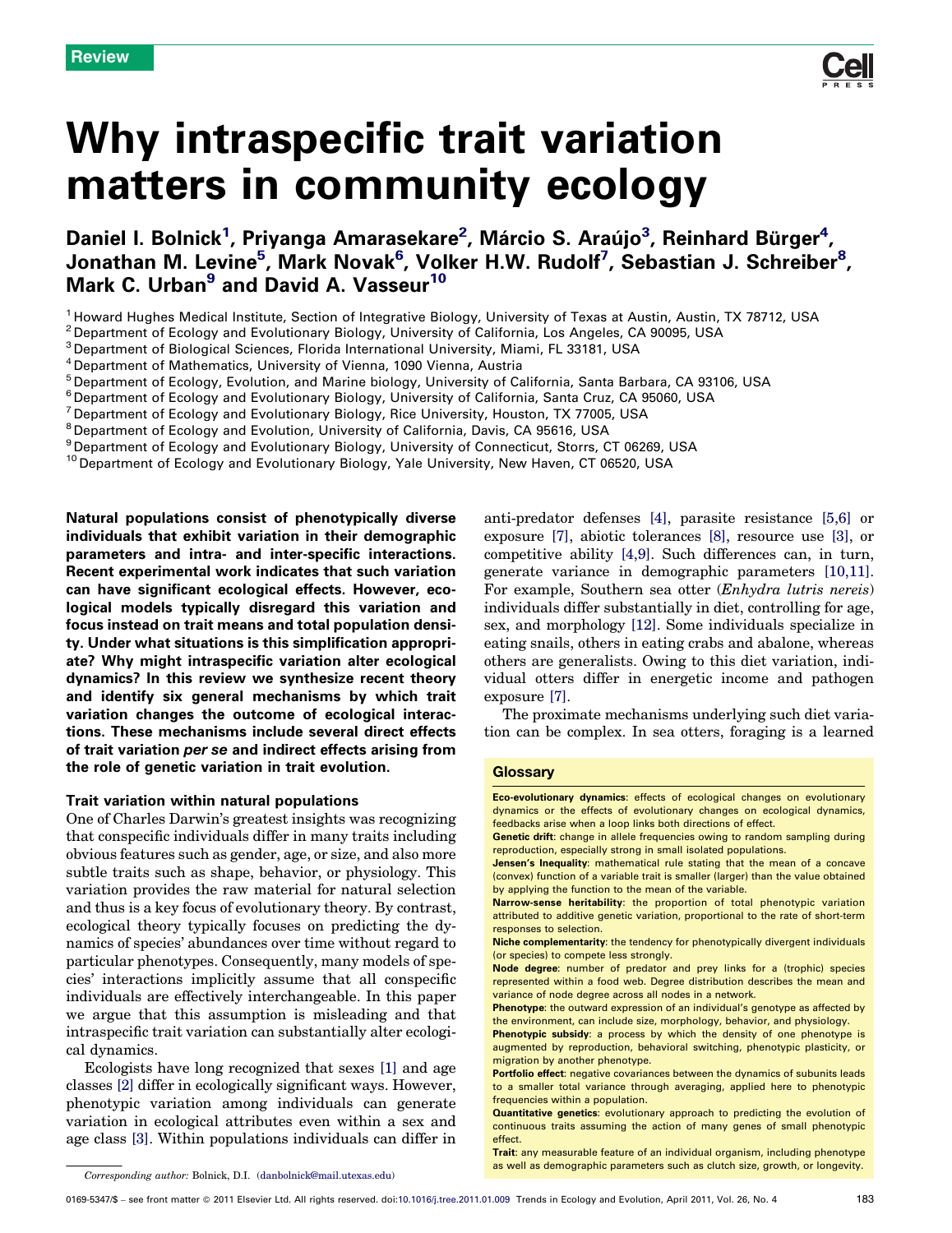behavior [\[12\]](#page-8-0) that can respond flexibly to resource density [\[13\]](#page-8-0). In other organisms, diet variation reflects differences in morphology [\[14,15\]](#page-8-0), digestive physiology [\[16\],](#page-8-0) individual social status [\[17\]](#page-8-0), or search images from past experience [\[18\]](#page-8-0). Each of these causes of variation can have genetic and environmental sources because most traits exhibit intermediate heritability [\[19,20\].](#page-8-0)

## Ecological consequences of trait variation

Trait variation among conspecific individuals has long been recognized, forming the basis of classic work in ecological genetics [\[21\]](#page-8-0) and niche evolution [\[22\].](#page-8-0) However, ecologists' interest in such variation waned after the mid-1970s [\[23\],](#page-8-0) and intraspecific trait variation has since been largely ignored by both empirical and theoretical ecologists. Recently, ecologists have gained renewed appreciation for the extent and community consequences of intraspecific variation [\[3,24\]](#page-7-0). Several experiments have manipulated intraspecific genetic diversity and found corresponding changes in population productivity and stability [\[25\],](#page-8-0) coexistence [\[9,26,27\],](#page-7-0) and ecosystem processes [\[28\]](#page-8-0). Intraspecific variation can thus have large ecological effects [24–[30\].](#page-8-0) These results motivate the central question of this review: when and why do such effects emerge?

Despite a fast-growing literature on the ecology of trait variation, we lack a general framework for understanding the mechanisms by which trait variation influences ecological dynamics. Developing such a framework is key to determining when, and to what extent, intraspecific trait variation will alter population densities, transient dynamics, and persistence. These general questions can best be answered through the use of theory because there are currently too few studies for a meta-analysis. In this review we synthesize the relevant theoretical literature to build a framework for understanding the ecological effects of individual variation. Specifically, we consider the following thought experiment: take an ecological model, and contrast the community dynamics with and without intraspecific trait variation. When and why does variation change the dynamics?

A modest number of theoretical studies have investigated how intraspecific trait variation affects population dynamics [\[31](#page-8-0)–34], interspecific competition [35–[37\]](#page-8-0), and predator–prey or host–parasitoid systems [38–[40\]](#page-8-0). These studies consider variation in diverse traits, including: (i) traditional phenotypes such as size or morphology; (ii) emergent traits such as competitive ability [\[41\]](#page-8-0), prey attack rate [\[39\]](#page-8-0), or vulnerability to enemies [\[42\];](#page-8-0) and (iii) fitness-related traits such as fecundity or survival [\[33\].](#page-8-0) Variation in these traits might be stochastic [\[32\]](#page-8-0), environmentally induced [\[43\]](#page-8-0), or genetic (Mendelian or quantitative; sexual or asexual [\[31,44\]\)](#page-8-0). These studies have found very different (and sometimes conflicting) results. For instance, alternate models find that trait variation increases or decreases extinction risk, depending on what trait and heritability is assumed [\[32,34\]](#page-8-0). Similarly, different models find that variation in competitive ability can reduce or increase equilibrium densities [\[45,46\].](#page-8-0)

A few generalities emerge despite the diverse assumptions and predictions of these models. All relevant models invoke at least one of six general mechanisms by which trait variation alters ecological dynamics (Table 1). By clearly delineating these mechanisms we can better understand when it is necessary to consider trait variation. Below we describe each mechanism and highlight representative theoretical models. The mechanisms fall into two general categories: (i) direct ecological effects of trait variation per se regardless of its heritability (mechanisms 1–3) and (ii) indirect effects arising because genetic variation permits eco-evolutionary dynamics (mechanisms 4–6).

|                  |                                       | Summary:                                                                                                                |                                             |                                               |                          |
|------------------|---------------------------------------|-------------------------------------------------------------------------------------------------------------------------|---------------------------------------------|-----------------------------------------------|--------------------------|
| <b>Mechanism</b> | <b>Name</b>                           | Occurs when:                                                                                                            | <b>Variation alters:</b>                    | <b>Genetic process</b>                        | Examples: <sup>e</sup>   |
|                  | Jensen's Inequality                   | Ecological interactions depend<br>nonlinearly on a variable trait.                                                      | Mean interaction strength.                  | <b>NA</b>                                     | [31, 38, 40, 41]         |
| $\overline{2}$   | Increased degree                      | Trait variation changes the<br>strength or number of<br>species interactions.                                           | Niche breadth.                              | <b>NA</b>                                     | [36, 42, 46, 94]         |
| 3                | Portfolio effect                      | Phenotypes exhibit negative<br>covariation in density over time.                                                        | Fluctuation in total<br>population density. | $NA^a$                                        | [31, 44, 65]             |
| $\overline{4}$   | Phenotypic subsidy                    | Genetic or developmental<br>exchange between phenotypes<br>decouples each phenotype's<br>growth rates from its fitness. | Feasibility of ecological<br>equilibria.    | Recombination,<br>assortment, or<br>mutationb | [31, 44, 65, 67]         |
| 5                | Adaptive eco-evolutionary<br>dynamics | Heritable trait variation<br>permits rapid evolution.                                                                   | Mean interaction strength.                  | Selection <sup>c</sup>                        | [39,69,75,77,95]         |
| 6                | Trait sampling                        | Small population size permits<br>stochastic sampling from<br>trait distributions.                                       | Mean fitness or<br>interaction strength.    | Drift <sup>d</sup>                            | [32, 33, 37, 78, 86, 96] |

Table 1. Summary of the six mechanisms by which intraspecific trait variation could alter community structure or dynamics

Notes:

<sup>a</sup>Portfolio effect can be facilitated by a heritable basis distinguishing phenotypes.

<sup>b</sup>Phenotypic subsidy can also arise via phenotypic plasticity (developmental or behavioral).

<sup>c</sup>Adaptive phenotypic plasticity can drive similar outcomes.

<sup>d</sup>Sampling effects can arise via demographic stochasticity or genetic drift.

e This list is intended to be illustrative, not exhaustive, due to space constraints. We focus on relevant theory, because empirical studies of the ecological effects of intraspecific variation rarely distinguish among the mechanisms listed here.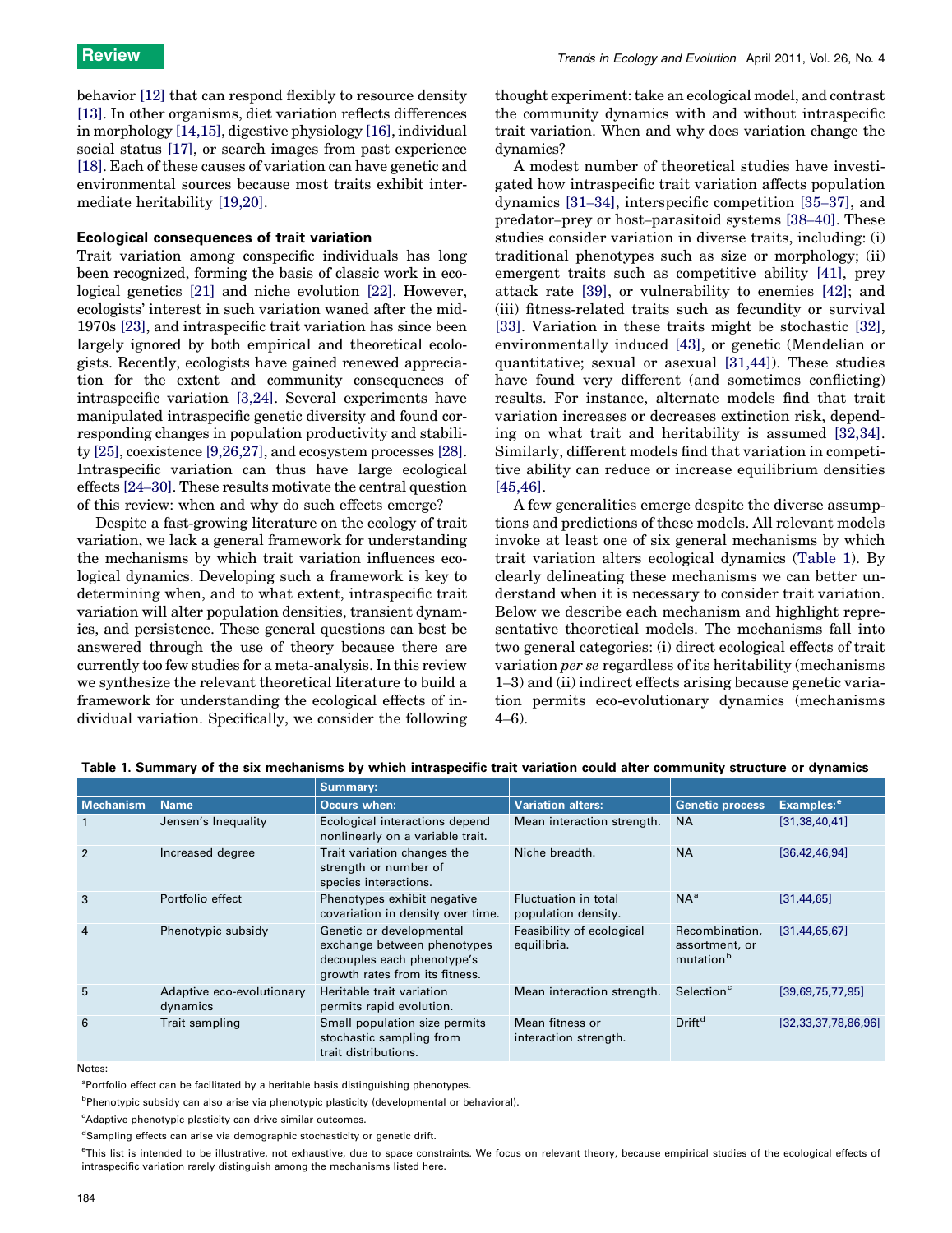

Figure 1. The effects of individual predator variation in attack rates and handling times on rates of prey consumption. In both figures, the consumption rate f-a function of an individuals' attack rate (a) and handling time (h) – is plotted as a solid black line (panels a and b respectively). For a dimorphic population consisting of individuals with low and high trait attack rates (or handling times), the average feeding rate  $\bar{f}(a)$  is highlighted in blue and the feeding rate of the average individual  $f(a)$  is highlighted in red. For any composition of individuals with low and high trait values, the average feeding rate lies on the diagonal dashed line. The feeding rate is a concave function of the attack rate, so the average feeding rate is lower than the feeding rate of the average individual. Conversely, feeding rate is a convex function of handling time and so variance in handling means the average feeding rate is higher than the feeding rate of the average individual.

# Why does intraspecific variation affect ecological dynamics?

# Mechanism 1: Jensen's Inequality

When an ecological interaction depends nonlinearly on a species' trait, variation around the trait mean can alter the average interaction strength. Jensen's Inequality [\[47\]](#page-8-0) states that when  $x$  is a variable trait with mean  $\bar{x}$ , and  $f(x)$  is a concave (convex) function of x, the average value of the function  $f(x)$  will be smaller (larger) than the function evaluated at the trait mean  $f(\bar{x})$  (Figure 1). Therefore, if  $f(x)$  is nonlinear and x is variable, then  $f(x)$  will typically differ from  $f(\bar{x})$ . Hence, populations with identical trait means but different variances will have different mean interaction strengths, thereby altering demographic rates and community dynamics.

Consider the Type II functional response often used in predator–prey models to relate an individual predator's feeding rate to its prey density. The Type II functional response saturates with increasing prey density R,

$$
f(R, a, h) = \frac{aR}{1 + ahR}
$$
 [1]

where  $\alpha$  is a predator's attack rate and  $h$  is its handling time. If predators vary in attack or handling rates, then the population's functional response is not simply  $f(R,\bar{a},\bar{h})$ , as is typically assumed in ecology [\[48\]](#page-8-0), but instead is the average of individuals' functional responses  $f(R, a, h)$ . Because Equation 1 is concave with respect to a, variation in attack rates will lower overall predation pressure (Figure 1a) potentially preventing predator–prey oscillations [\[38\]](#page-8-0). The same equation is convex with respect to  $h$ , so handling time variation increases predation pressure and destabilizes predator–prey interactions (Figure 1b). This example illustrates how variation in two traits can yield contrasting ecological effects within a single model framework.

Nonlinear (convex or concave) functions such as the Type II functional response are widespread in ecological models [\[47,49\]](#page-8-0). Hence, Jensen's Inequality might be of nearly ubiquitous importance in ecology ([Box 1](#page-3-0)). Importantly, ecological effects of Jensen's Inequality emerge irrespective of the genetic or environmental basis of trait variance, representing a direct consequence of trait variance rather than an effect of evolution (except where evolution alters the ecological function's curvature).

## Mechanism 2: Increased degree

Intraspecific trait variation can alter the number and strength of a species' interspecific interactions thereby changing the topology and dynamics of species interaction networks. Roughgarden [\[22\]](#page-8-0) pointed out that a species' diet diversity, D, could be decomposed into: (i) the average within-individual diet diversity and (ii) between-individual variation  $(D_{total} = D_{within} + D_{between})$ . Consequently, increased between-individual variation  $(D_{between})$  inflates the population's total diet diversity  $(D_{total})$ , making the population more generalized even if individuals remain specialized (i.e.  $D_{within}$  is small and constant) [\[50\].](#page-8-0)

Consider a food web in which each predator attacks all potential prey within a specified relative size range [\[51,52\]](#page-8-0). Intraspecific variation in consumer body size increases the range of acceptable prey sizes and thus the number of species the consumer population attacks. Equivalently, heterogeneous resources are vulnerable to more diverse predators. We thus expect more variable species to interact with more species; this greater connectivity is known as 'increased degree' in network theory (degree is the number of links from one node to other nodes in a network). Conversely, each pairwise link might be weaker because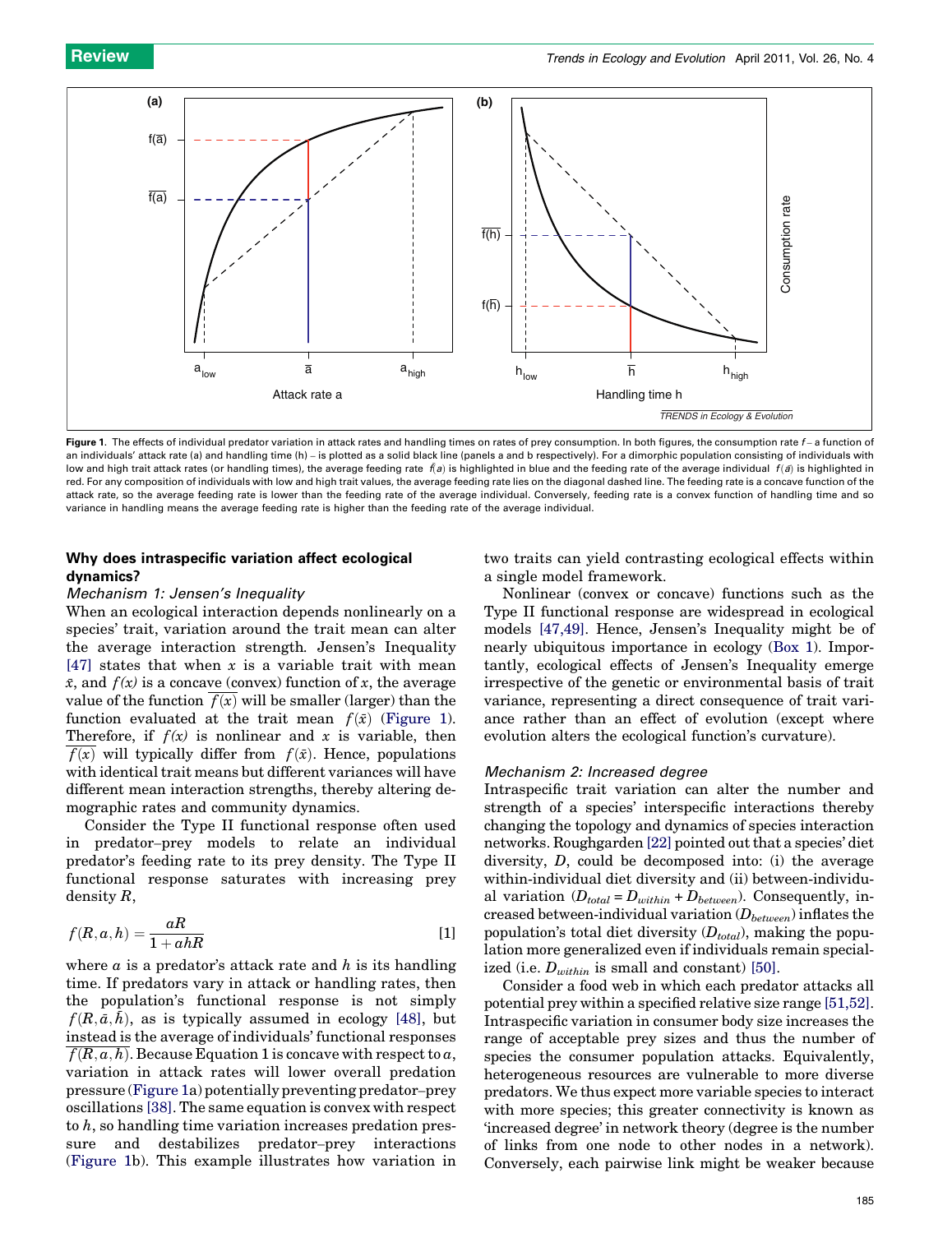#### <span id="page-3-0"></span>Box 1. Examples of nonlinear functions of variable traits

- When fitness depends nonlinearly on any trait. When a population is subject to stabilizing selection on a quantitative trait, any variance around the optimal trait value imposes a fitness load because most individuals deviate from the average (e.g. optimum) and hence have suboptimal fitness. Thus, the average fitness of the population  $\overline{w(x)}$  is less than the fitness of the average phenotype  $\overline{w(x)}$ . The opposite is true for populations under disruptive selection,  $\overline{w(x)} < \overline{w(x)}$ . Phenotypic variance can thus increase or decrease population growth rates depending on the mode and strength of selection acting on any given trait.
- When population growth depends nonlinearly on fluctuating demographic rates. Many models of population growth are nonlinear functions of individual fitness [\[86\]](#page-9-0). Consequently, among-individual variation in fecundity or survival alters mean population growth and abundance. Genetic variation in demographic rates is typically assumed to be small because selection eliminates low-fitness genotypes. However, additional fitness variation arises from stochastic events such as random dispersal and settlement in a heterogeneous environment, random variation in gene expression, as well as stochastic sampling of realized trait values (e.g. clutch size, longevity) from a shared probability distribution.

only a subset of conspecific individuals participates in a given interaction.

Changes in population diet diversity due to trait variation can have profound effects on density-dependence, interspecific competition, and food web structure. Greater population niche width alleviates intraspecific competi-

- When food web links depend on body size. Recent food web theory makes wide use of size-based niche models that describe the probability that a species with mean body size  $\bar{x}_i$  consumes prey with mean size  $\bar{x}_j$  [\[54,87\].](#page-8-0) However, if attack rate is a nonlinear function of two species' body sizes  $f(x_i, x_j)$ , the appropriate attack rate is not  $f(\bar{x}_i, \bar{x}_j)$  but rather the weighted average attack rate across all predator/prey phenotype combinations. Consequently size variation alters food web structure (including the addition of size-dependent cannibalism [\[88\]\)](#page-9-0).
- When any parameter is subject to metabolic scaling laws. Sizestructured food web models often use metabolic scaling laws to obtain species-specific demographic parameters such as birth or death rates and total consumption rates [\[54\]](#page-8-0). These rates are assumed to scale with body mass (M) according to a power law  $y \sim$ aM<sup>b</sup>. Such power laws are considered a fundamental feature of biological systems [\[89\]](#page-9-0). However, their nonlinearity makes the use of mean body size misleading because a population's mean metabolic rate is not predicted by its mean body size  $(\bar{y} \neq a\bar{M}^b)$ .

Other examples include nonlinear relationships between: light availability and photosynthesis, nutrient concentration and chemostat population growth, phenotypic similarity and intraspecific competition [\(Box 3\)](#page-5-0).

tion, particularly among divergent phenotypes (a phenomenon known as niche complementarity; Box 2). Increased niche width also affects the outcome of interspecific competition [\[36\]](#page-8-0) by simultaneously increasing diet overlap with other species, and reducing the impact of this overlap because only a subset of individuals in each species are

### Box 2. Niche complementarity

Niche complementarity is the tendency for phenotypically divergent individuals (or species [\[90\]](#page-9-0)) to compete less strongly. Models of intraspecific competition typically assume that population growth declines as a function of the total population density, N:

$$
N_{t+1} = f(N_t)N_t. \tag{1}
$$

The function  $f(N)$  represents density-dependent population growth, such as:

$$
f(N) = \frac{\lambda}{1 + aN^b} \tag{11}
$$

where  $\lambda$  is the population's intrinsic growth rate, a measures the impact of density on individual fitness, and  $b$  reflects the type of competition (e.g. scramble versus contest [\[41\]\)](#page-8-0). The important point is that as total population size N increases, the denominator overwhelms the numerator and population growth approaches zero.

This model presumes that individuals compete equally with all members of the population. However, in variable populations competition can be strongest between phenotypically similar individuals [\[15,31\],](#page-8-0) and weak or absent between phenotypically divergent individuals. For instance, imagine two predator phenotypes that each specializes on a different prey species. The predator phenotypes that eat species A will compete with each other and will not compete with the predator phenotype that exclusively eats species B. Thus, the fitness of an individual depends not on the total population size, but only on the abundance of competitively relevant phenotypes. This frequency-dependence can be modeled by replacing total population density N in Equation II with an 'effective population density' experienced by each phenotype z:

$$
N_z = \int \rho(z') \alpha(z, z') \, dz' \tag{[11]}
$$

where  $\rho$  (z') denotes the density of an alternative phenotype z'. This equation considers the density of every other phenotype ( $\rho$ ( $z'$ )) weighted by its competitive effect on the focal phenotype z. This competitive effect,  $\alpha(z, z')$ , is the per capita decrease in population growth of phenotype  $z$  per individual of phenotype  $z'$ , which is a declining function of the phenotypic difference between individuals:

$$
\alpha\left(z,z'\right) = \exp\left(-\frac{\left(z-z'\right)^2}{2\sigma_{\alpha}^2}\right) \tag{IV}
$$

where  $\sigma_{\alpha}^2$  determines how quickly competition declines with phenotypic divergence. All else being equal, a population with greater phenotypic variance will experience weaker competition (diet specialization [low  $\sigma_{\alpha}^2$ ] has a similar effect). Consequently, a variable population reaches a higher carrying capacity and might be more stable than a homogenous one [\[31\].](#page-8-0)

Niche complementarity is tightly tied to the changes in population niche width (degree) described in Mechanism 2. The model outlined above implicitly assumes that a more phenotypically variable population uses a wider range of resources thereby reducing niche overlap among individuals. We therefore do not consider niche complementarity to be a distinct mechanism in its own right.

Some models of niche complementarity also have elements that invoke other mechanisms. Niche complementarity has aspects that can be described as a portfolio effect. Competition generates positive covariances among phenotype densities over time because all phenotypes grow slower as density increases. By mitigating competition among phenotypes, niche complementarity reduces this densitydependence covariance in abundance, thus reducing fluctuations in overall population density (see Equation 2 in main text). Finally, niche complementarity sets the stage for frequency-dependent competition that can drive eco-evolutionary feedbacks, particularly in the form of disruptive selection that can maintain or inflate trait variance through time.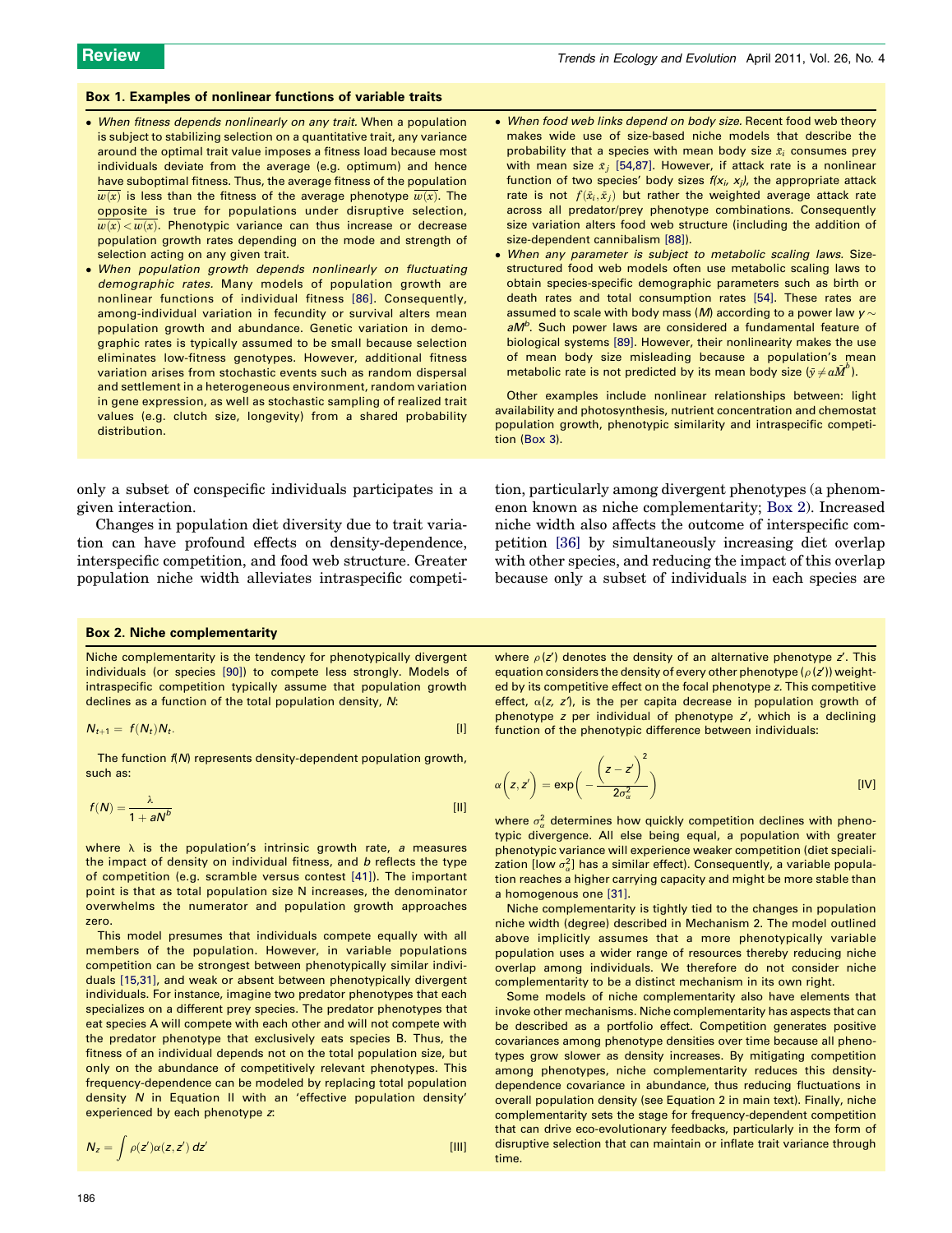affected. Existing food web models provide some insight into how network structure might affect multitrophic dynamics. Increased average node degree of a network (more generalist species) enhances its structural robustness to secondary extinctions [\[53\]](#page-8-0) and can stabilize network dynamics [\[54,55\].](#page-8-0) Even a few species with increased degree can alter network dynamics because generalists often serve as keystone species or link subnetworks [\[56\].](#page-8-0) Decreased interaction strength also promotes network persistence and stability by dampening consumer-resource oscillations [\[57,58\].](#page-8-0) Therefore among-individual trait variation should promote persistence and reduce oscillations by changing network connectance and interaction strengths. As with Jensen's inequality, this stabilizing effect is independent of trait heritability.

### Mechanism 3: Portfolio effect

Intraspecific trait variation can protect populations from extreme temporal fluctuations in population density. A population's density  $(N)$  is the sum of the densities of its constituent phenotypes  $(N_i)$ . Fluctuations in population density (across time or space) depend on fluctuations in phenotype densities [\[59\]](#page-8-0):

$$
\sigma_N^2 = \sum_i p_i^2 \sigma_{N_i}^2 + \sum_i \sum_j p_i p_j \sigma_{N_i, N_j}
$$
 [2]

where  $p_i$  is the frequency of phenotype  $i, \sigma_{N_i}^2$  is the temporal or spatial variance in its density, and  $\sigma_{N_i,N_j}$  is the covariance between phenotype densities. When phenotype densities exhibit negative covariances the second term of Equation 2 is negative and the whole population exhibits less density variation than individual phenotypes. This portfolio effect has been implicated in the long-term sustainability of the Alaskan Sockeye salmon fishery which depends on hundreds of discrete salmon runs [\[60\].](#page-8-0) Such negative covariances can have many sources, including intraspecific competition among individuals with diverse diets. When individuals compete more strongly with phenotypically similar conspecifics ([Box 2](#page-3-0)), rare phenotypes are more fit than common ones. Doebeli [\[31\]](#page-8-0) showed that this frequency dependence generates negative covariance between densities of asexual phenotypes, stabilizing total population size even when each phenotype exhibited oscillatory dynamics with its respective prey. Note that negative covariance among genotype abundances implies fluctuating genotype frequencies (evolution). However, the ecological effect can arise primarily via stabilized total population size rather than via trait evolution (see Mechanism 5).

## Mechanism 4: Phenotypic subsidy

Various population genetic processes allow reproduction by each phenotype to increase the abundance of ('subsidize') other phenotypes within the same population thereby altering interactions with other species. Offspring are often genetically different from their parents owing to mutation, Mendelian segregation of alleles, independent assortment, or recombination among loci. Even clonal offspring can differ from their parents due to phenotypic plasticity [\[61](#page-8-0)–63]. This parent–offspring difference leads to a 'phenotypic subsidy', which we define as the increased

abundance of one phenotype owing to reproduction (or plasticity) by a different phenotype, that therefore produces fewer offspring of its own type. This subsidy is best illustrated by contrasting the dynamics of phenotypes produced via asexual versus sexual reproduction. In a strictly asexual system, the change in density of phenotype i depends only on its own abundance  $N_i$ , fecundity  $b_i$  and death rate  $d_i$ :

$$
\frac{dN_i}{dt} = b_i N_i - d_i N_i.
$$
\n<sup>(3)</sup>

However, in a sexual organism the change in each phenotype's density is partially decoupled from its own fitness because of subsidies (see [Box 3](#page-5-0) for a detailed example). Consequently, the growth rate of each phenotype i depends on the fecundity, density, and the subsidy rates of all  $j$ phenotypes in the population to phenotype  $i$ :

$$
\frac{dN_i}{dt} = \sum_j S_{ji} b_j N_j - d_i N_i.
$$
 [4]

The subsidy  $S_{ii}$  is the fraction of phenotype j's offspring contributed to phenotype  $i$ . This fraction depends on the mating system and genetic mechanism of the subsidy.

By coupling population dynamics of different phenotypes a phenotypic subsidy can alter the equilibria and population dynamics of a species, as well as that of its resources and predators [\(Box 3\)](#page-5-0). Phenotypic subsidies can sustain a given phenotype above the ecological equilibrium density it would experience in isolation, potentially preventing extinction of ecologically unfit forms. Conversely, a phenotype that would otherwise persist might go extinct by subsidizing unfit ('sink') phenotypes. Aside from influencing phenotypic variance, these subsidies can prevent populations from reaching ecologically determined equilibrium densities or trait distributions [\[22\].](#page-8-0) The resulting mismatch between ecologically determined equilibria and genetically permissible states can have cascading effects across other species ([Box 3](#page-5-0)). For instance, if subsidies prevent extinction of an unfit phenotype, that phenotype's resources (and predators) would reach a lower (higher) abundance than would be the case without the subsidy. The coupling of genetically differentiated forms via sexual reproduction or mutation introduces a negative feedback akin to self-limitation, stabilizing total population size by reducing the incidence and amplitude of fluctuations [\[64\].](#page-8-0) All else being equal, these population and community effects will probably be stronger with greater phenotypic diversity and stronger reproductive coupling (e.g. in sexual populations).

Few models specifically consider how reproductive subsidies affect community dynamics [\[31,65\].](#page-8-0) However, we can extract some useful principles from spatial ecology models. The tendency for segregation and recombination to recreate otherwise moribund phenotypes resembles the 'rescue effect' in which immigration reduces the extinction risk of inherently unstable populations [\[66\]](#page-8-0). Models of patch dynamics can thus be reinterpreted to determine effects of subsidies: consumers in different patches can be redefined as different phenotypes, and dispersal between patches redefined as mutation. This reinterpretation suggests that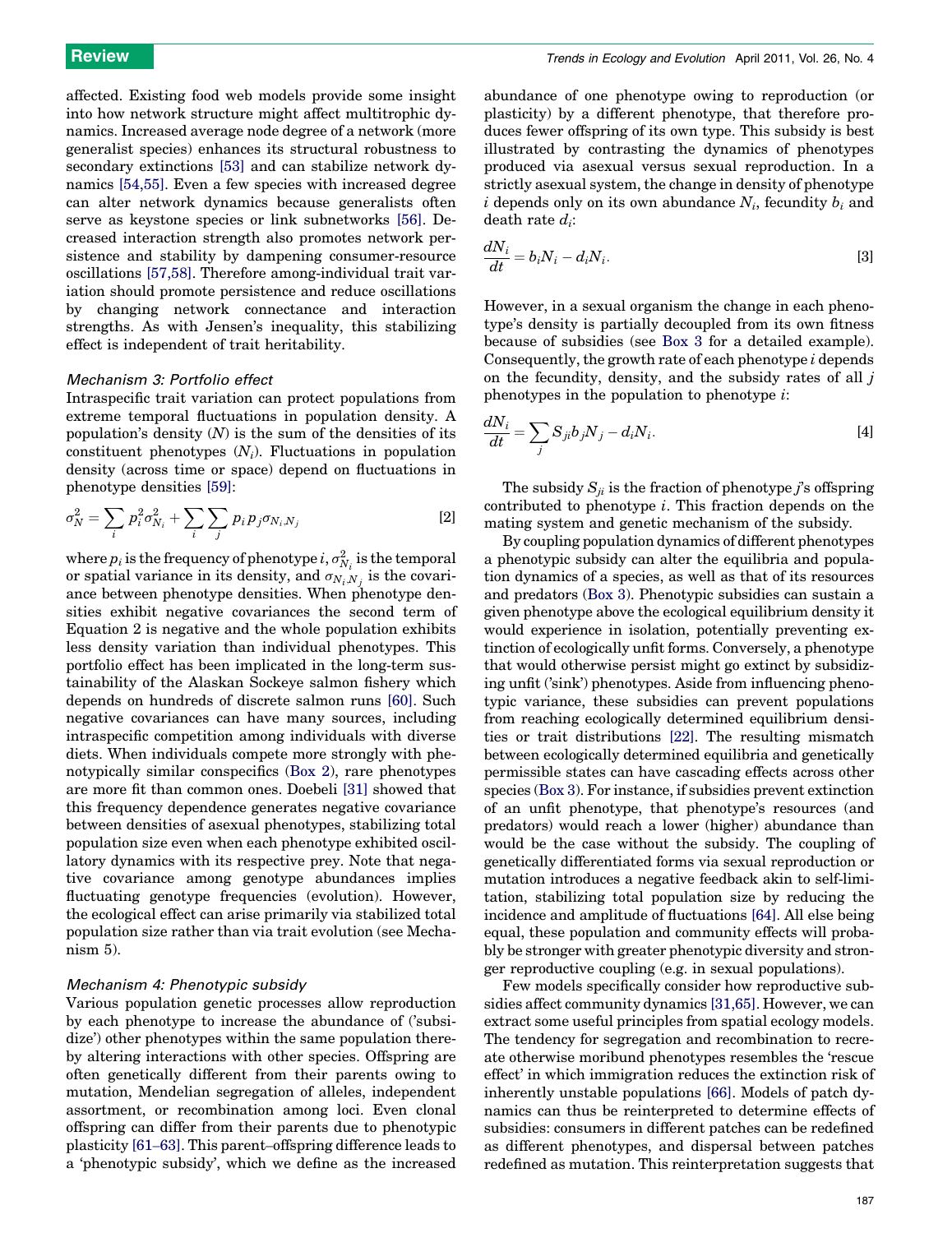<span id="page-5-0"></span>phenotypic subsidies are not always stabilizing: dispersal (mutation) between predators in distinct patches (genotypes) often generates oscillatory or chaotic dynamics [\[67\]](#page-8-0).

## Mechanism 5: Adaptive eco-evolutionary dynamics

Heritable intraspecific variation enables adaptive evolution in response to ecological interactions. There is growing realization that evolution can occur on timescales commensurate with population dynamics [\[68\]](#page-8-0). Selection mediated by ecological interactions can change trait means that, in

## Box 3. A simple example of phenotypic subsidy

In a panmictic population with three Mendelian genotypes (AA, Aa, aa), reproduction by heterozygotes can produce homozygote offspring, and vice versa. This subsidy means that changes in each phenotype's abundance depends on the fitness (and relative abundance) of every phenotype. To illustrate the potential ecological impact of these phenotypic subsidies, we can contrast asexual versus sexual reproduction in a polymorphic consumer population. Let  $P_1$ ,  $P_2$ , and  $P_3$  denote the density of three consumer phenotypes that, respectively, consume resource species  $R_1$ ,  $R_2$ , and  $R_3$ . Assuming Lotka-Volterra predatorprey dynamics, the abundance of each clonal consumer phenotype  $(P_i)$ and its resource  $(R_i)$  can be modeled as:

$$
\frac{dP_i}{dt} = a_i b_i P_i R_i - d_i P_i,
$$
 [la]

$$
\frac{dR_i}{dt} = r_i R_i \left( 1 - \frac{R_i}{K_i} \right) - a_i b_i P_i R_i
$$
 [lb]

where  $a_i$  is the attack rate of predator *i* on resource *i*,  $b_i$  is the fecundity of the predator for each prey eaten,  $d_i$  is the predator per-capita death rate,  $r_i$  is the intrinsic growth rate of resource *i* and  $K_i$  is the carrying capacity of the resource. Each consumer-resource pair converges on its own independent equilibrium. The dark bars in Figure I represent the equilibrium densities of resource and consumer species with asexual reproduction in a numerical example in which  $P_2$  is a much less efficient forager than  $P_1$  or  $P_3$  ( $P_2$  goes extinct).

Sexual reproduction can be incorporated using some simple Mendelian rules, by assuming an equal sex ratio and random mating. For example, consider the birth rate of *aa* individuals. There are  $\frac{1}{2}P_1$ female parents with genotype aa but only a fraction  $S_{aa\rightarrow aa}$  of their offspring will be aa:

$$
S_{aa\rightarrow aa} = p_{aa} + \frac{p_{Aa}}{2}
$$
 [11]

where  $p_{aa}$  and  $p_{Aa}$  are genotype frequencies. Equation II takes into account the probability an aa female mates with each possible male genotype. It also accounts for the fraction of aa offspring that result from each possible pair of parents (1 from aa mating with aa, 0.5 from aa mating with Aa and 0 from aa mating with AA). Similarly,  $S_{Aa\rightarrow aa}$  =  $\frac{2\theta_{2\theta}}{2}+\frac{\rho_{A\theta}}{4}$  and  $S_{AA\rightarrow aa}$  = 0. The total birth rate of genotype *aa* individuals  $(B_{aa})$  can then be calculated, summing across all possible female genotypes, accounting for their densities, fecundities  $(f_i = 2a_i b_i R_i)$ , and the subsidy fractions  $S_{i\rightarrow i}$ :

$$
B_{aa} = \sum_{i} \frac{1}{2} P_i f_i S_{i \to i}
$$
 [III]

This birth rate is substituted in for the birth term  $a_i b_i P_i R_i$  in Equation Ia.

Incorporating sexual reproduction dramatically alters the ratio of phenotypes and total population sizes as illustrated in Figure I (light bars). Because the homozygotes are equally fit and abundant in this numerical example, Mendelian segregation dictates a 1:2:1 ratio of predator phenotypes: random mating between homozygotes subsidizes the abundance of unfit heterozygotes. This genetic constraint on phenotype ratios is a substantial deviation from the  $P_1:0:P_3$  ratio seen in the asexual model (dark bars, Figure Ib). The higher abundance of unfit heterozygotes places a substantial fitness load on the consumer

tween ecological processes and trait evolution ('eco-evolutionary dynamics') are of intense current interest [\[71,72\]](#page-8-0), although they have been recognized for decades (e.g. ecological character displacement [\[73\]\)](#page-8-0). Because most traits exhibit at least some heritable variation [\[19,20\]](#page-8-0), the most biologically relevant question is not whether eco-evolutionary feedbacks occur but: (i) how strongly does trait evolution affect ecology and (ii) how does the magnitude of additive genetic variation alter eco-evolutionary effects?

turn alters ecological interactions [\[69,70\].](#page-8-0) Feedbacks be-

population whose total density is less than half that observed for asexual consumers. Correspondingly, resources abundances are on average both higher and more even.

Many other population genetic processes can generate ecologically relevant phenotypic subsidies. First, quantitative phenotypic traits are typically the result of additive effects of many loci of small effect. Segregation and recombination of these genes determine the trait distribution (often normally distributed) which might not match the ecologically-determined optimal trait distribution [\[31\]](#page-8-0). Second, sexual reproduction is a form of subsidy because the production of new males is determined by female fecundity. When males and females consume different prey [\[1\]](#page-7-0), the males' prey might contribute little to the species' abundance because male abundance is determined by the availability of the females' prey.



Figure I. Equilibrium abundance of three consumer genotypes (b: asexual, dark bars; sexual, light bars) and their respective three prey resources (a). In (a) a horizontal line indicates the carrying capacity of all three resources  $(K = 1000)$ . All parameters are identical across consumer-resource pairs ( $r = 1.5$ ,  $a = 0.01$ ,  $b = 0.05$ ,  $d = 0.15$ ) except that  $P_2$  (sexual genotype Aa) has attack rate  $a = 0.001$ .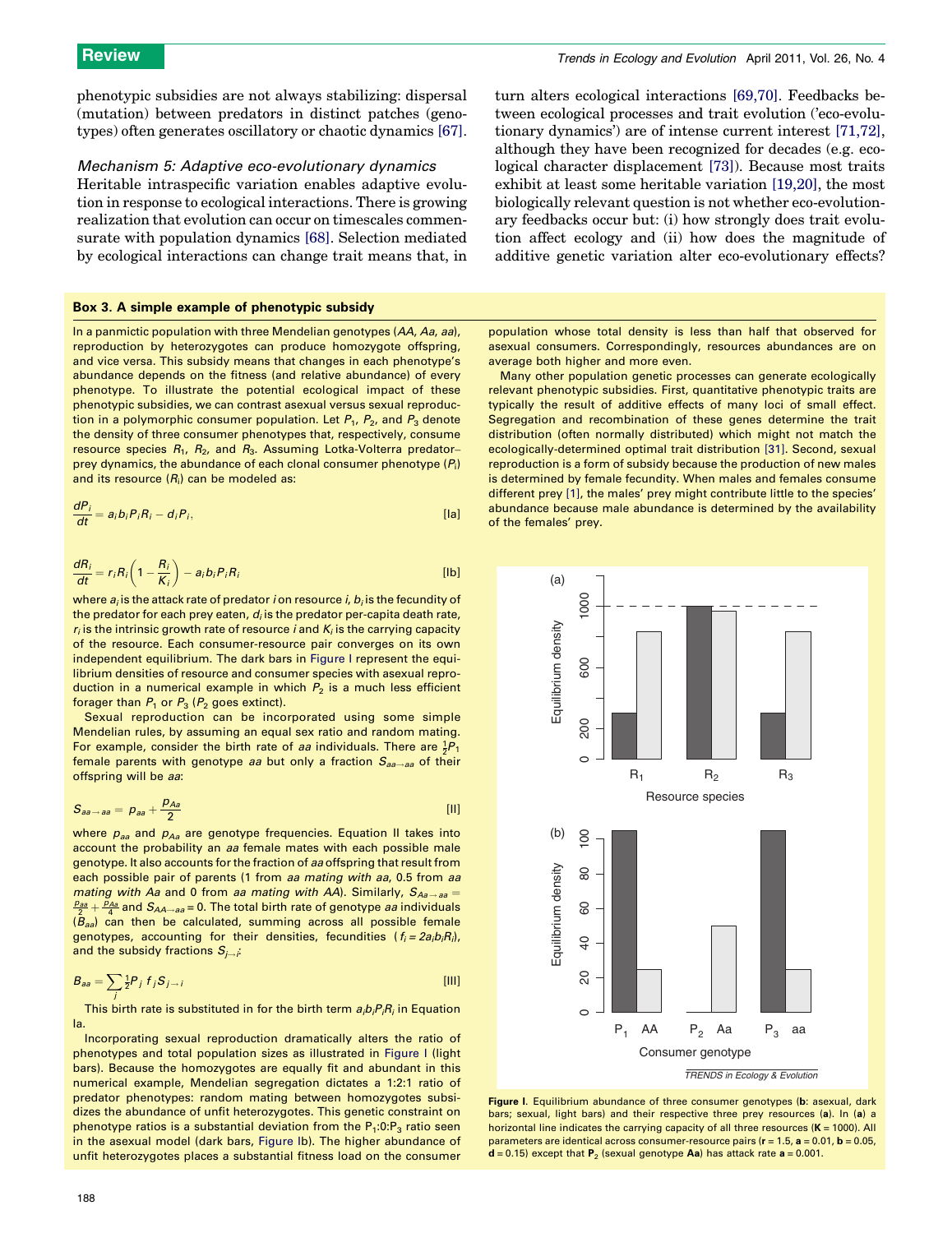Heritability determines evolutionary rates, and thus the relative speed of evolutionary and ecological dynamics. For instance, in a model of interspecific competition for multiple essential resources, high heritability allows rapid evolutionary character convergence thereby facilitating coexistence. However, low heritability slows evolution sufficiently that ecological dynamics dominate and exclusion ensues [\[74\]](#page-9-0). Trait variation also allows adaptation to changing environments. Greater additive genetic variance decreases extinction risk because more variable populations adapt faster and thus more closely track changing trait optima [\[75\]](#page-9-0). This faster adaptation to environmental change also alters the outcome of interspecfic competition [\[76\]](#page-9-0). A relatively underexplored question is whether similar feedbacks between ecology and trait distributions can arise from adaptive phenotypic plasticity instead of evolution.

Eco-evolutionary dynamics have been convincingly demonstrated in numerous controlled experiments [\[69,72\]](#page-8-0) and in theoretical models [\[77\]](#page-9-0). Fewer studies have specifically evaluated how genetic variance affects these dynamics [\[30,39\]](#page-8-0), and most fail to distinguish between ecoevolutionary versus non-evolutionary effects of variation (Mechanisms 1–3). Doing so requires factorial manipulation of both phenotypic variance and heritability, which is difficult. Theory can thus play a crucial role in partitioning effects arising from different components of phenotypic variation. For example, Schreiber et al. (unpublished) studied an apparent competition model (one predator, two prey) with genetic or environmental trait variation among predators that influenced attack rate on the two prey. Total phenotypic variance determined equilibrium population densities, whereas heritability affected the rate of transient dynamics and stability around equilibria. Hence, both genetic and environmental trait variance have appreciable and non-equivalent effects.

## Mechanism 6: Trait sampling

In small populations, ecological and evolutionary sampling of individual variation can change trait means and variances thereby altering population dynamics. Demographic variance [\[32,33,78,79\]](#page-8-0) is the variance in a population's vital rates arising from two sources: (i) stochastic sampling of individuals with different demographic rates and (ii) conventional demographic stochasticity arising from the discrete probabilistic nature of births and deaths. For instance, mean clutch size can fluctuate through time because the individuals who (randomly) succeed in reproducing in different years happen to have different expected fecundity, or because clutch size varies randomly among individuals with equal expected fecundity. Demographic variance (and trait sampling in general) will be most pronounced in small populations, and can affect long-term population dynamics [\[32,33,78\]](#page-8-0), population persistence [\[79\]](#page-9-0), and species coexistence [\[37\].](#page-8-0)

An analogous process could drive maladaptive eco-evolutionary feedbacks. Genetic drift is the random change in allele frequencies resulting from stochastic sampling of alleles from the preceding generation (independent of demographic stochasticity). By altering trait means and variances, genetic drift might alter demographic rates or interspecific interactions. In small populations, drift can

cause substantial departures from phenotypic optima thereby reducing mean fitness. Consequently, population density declines still further and drift becomes even more pronounced. This feedback might generate an 'extinction vortex' [\[80,81\]](#page-9-0) with cascading effects on an entire community.

## Combining mechanisms

The six mechanisms outlined above imply that trait variation alters ecological dynamics when: (i) ecological parameters are nonlinear functions of the trait(s), (ii) trait variance affects niche width or network topology, (iii) phenotypes exhibit asynchronous fluctuations in density over time, (iv) phenotypic subsidies decouple genetic and ecological equilibria, (v) ecology both drives and responds to trait evolution and (vi) trait variation is stochastically sampled in small populations. Additional mechanisms might still be uncovered.

For trait variation to be ecologically unimportant, all of these mechanisms must be jointly ruled out or have weak effects. Because each highlighted mechanism is general, intraspecific trait variation can have nearly ubiquitous ecological effects. These effects can cascade throughout a community of interacting species and substantially alter equilibrium densities [\[46\]](#page-8-0) and change conditions for population stability or multispecies coexistence [\[31,37\]](#page-8-0).

The six mechanisms are not mutually exclusive. Heritable trait variation in both a predator and its prey can influence population dynamics simultaneously via Jensen's Inequality, a portfolio effect, phenotypic subsidy, and eco-evolutionary feedbacks [\[31\]](#page-8-0). However, little is known about the relative frequency or strengths of these different pathways. To complicate matters, the mechanisms listed above might interact. Fluctuations in one species' population size due to demographic stochasticity can alter another species' growth via Jensen's Inequality. Interactions can also arise from eco-evolutionary change in trait variances that alters the potential for other variation-based effects. Finally, intra- and inter-specific diversity could have parallel and perhaps interacting effects on population dynamics ([Box 4\)](#page-7-0).

## Future directions

Given the general, multifaceted, and potentially large ecological effects of trait variation, we need to revisit classic ecological models and ask how the magnitude and heritability of trait variation alters previous conclusions. In doing so, we should evaluate: (i) the magnitude of ecological effects of trait variance; (ii) the relative contributions of the various mechanisms described above; and the consequences of (iii) heritable, environmental, or stochastic variation; (iv) the genetic architecture (one-locus, quantitative genetic, or explicit multi-locus models); (v) asexual versus sexual reproduction; and (vi) variation in multiple traits. Addressing these questions will require new approaches for fusing ecological models with population and quantitative genetics. For discrete phenotypic variation one could separately model the density of each phenotype within a species (coupled by reproduction), or track overall density and allele frequencies in each species. For continuous traits, one could describe each species with three equations that track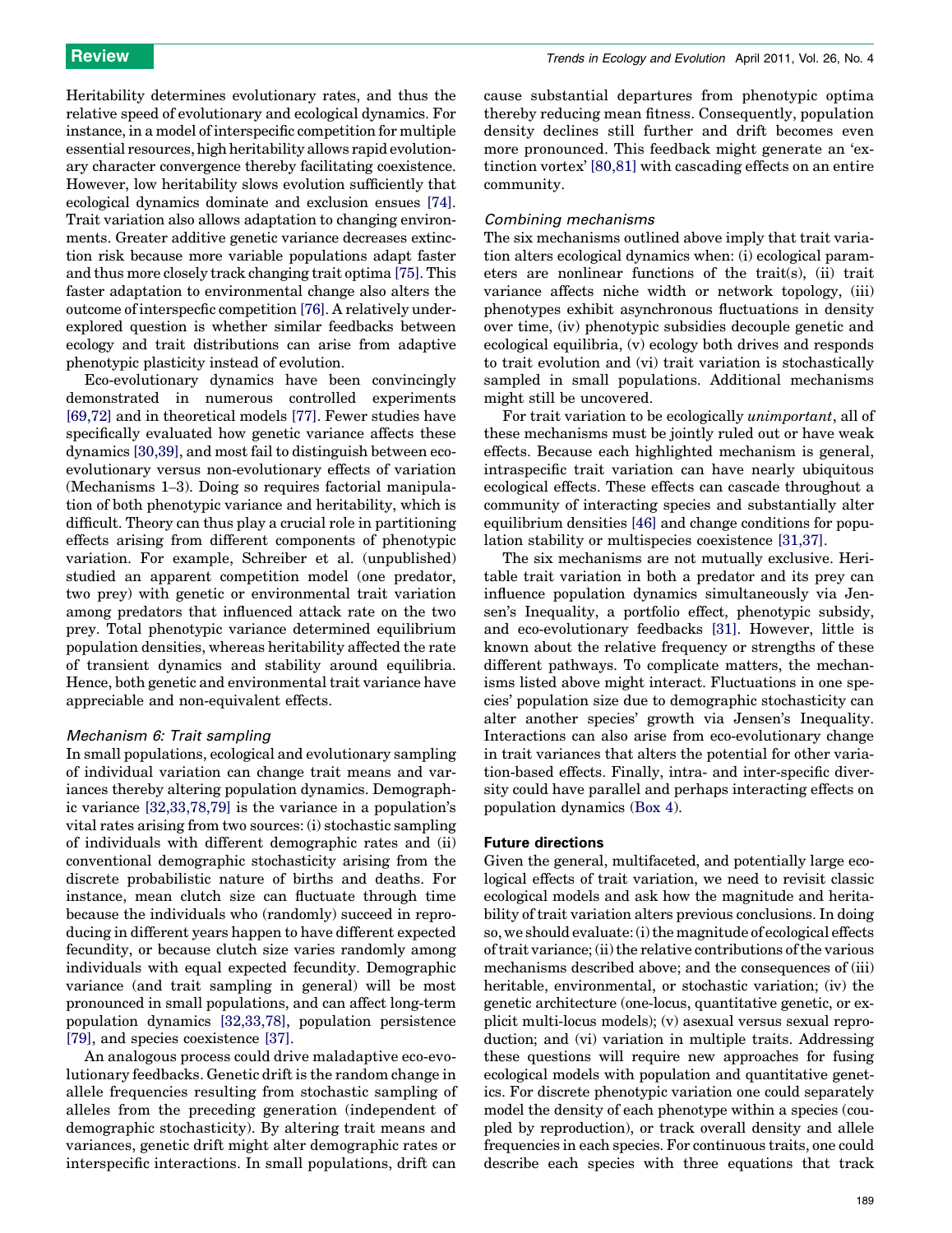#### <span id="page-7-0"></span>Box 4. Intra- versus inter-specific diversity

The influence of intraspecific variation on population dynamics has a well studied analogue: multiple species within a community are sometimes aggregated into guilds to define a particular ecosystem service or function [\[91\]](#page-9-0). The mean total function (e.g. total biomass) or stability (temporal variability in function) of the system can change as species are added to the community: typically both measures improve but saturate as richness increases [\[91\].](#page-9-0) This community effect of species richness is commonly attributed to increased functional diversity as species are added, increasing resource availability or resistance to consumers or environmental conditions [\[91\].](#page-9-0) Similar effects can arise from functional diversity among individuals within populations, increasing equilibrium density in response to increasing variation [\[45,46,92\].](#page-8-0)

Furthermore, when environmental conditions fluctuate over time, communities (or populations) possessing a diverse set of functional traits have a higher probability of including species (genotypes) that persist through particular environmental conditions, thereby stabilizing function [\[91\]](#page-9-0). For instance, negative covariance among edible and less-edible phytoplankton morphotypes dampens temporal fluctuations in total biomass during summer when competition is most intense [\[93\].](#page-9-0) Similar results have been found for competing phenotypes, where variation in a quantitative trait generated strong frequency-dependent competition and negative covariance among phenotypes due to niche complementarity [\[31\].](#page-8-0) This is an example of the portfolio effect that can arise both for species diversity and intraspecific variation.

Our limited understanding of how genetic variation is maintained under stabilizing selection in real populations is fundamentally similar to the classic question in community ecology: Why do many species persist under what seems to be strong selection for a single or few species? Potential answers to these two questions have many similarities including temporal and/or spatial variation in selection, mutation-drift balance (colonization–extinction balance in community ecology), and negative frequency-dependence. Conversely, the two can differ in important ways. For example, phenotypic subsidies due to interbreeding are possible within species but not between them.

changes in population density, trait mean, and trait (co) variance. However, modeling the evolution of trait (co)variances is a continuing challenge in quantitative genetics. Computationally intensive individual-based models with explicit multilocus genetics offer one solution.

Intraspecific variation has been particularly lacking in models of species-rich communities. Some food web models incorporate changing topologies via trait evolution or behavioral prey switching [\[61,82\]](#page-8-0) but even these typically assume homogenous conspecifics at each time step. Incorporating trait variation into food webs might change their topology (see Mechanism 2) and dynamics [\[83\].](#page-9-0) Such effects presumably depend on where in a food web one adds trait variance. Unfortunately, empirical studies of diet variation typically focus on single species, giving little guidance as to how variance is distributed across multiple interacting species [\[84\]](#page-9-0).

One limitation for theoreticians is the scarcity of empirical data regarding the causes, patterns, and consequences of within-population ecological variance [3]. The majority of empirical studies of ecological variation among individuals simply test the null hypothesis that individuals are identical but do not quantify the magnitude of variation or determine its mechanistic or genetic basis [3]. To predict the consequences of trait variation, ecologists need to: (i) identify the genetic and phenotypic causes of ecological variation and (ii) quantify ecological variation acrossmultiple species, trophic levels, or entire communities. Ideally, such information could guide theoreticians in developing biologically realistic models that can be parameterized with empirical data to yield testable quantitative predictions.

Most importantly, we need more experiments that test the ecological effects of trait variation within species. The typical approach is to manipulate trait (or genetic) variance within populations, and measure the resulting difference in population or community dynamics. A major challenge for such studies is to clearly distinguish between the direct and indirect (evolutionary) effects of trait variance outlined in this paper. This will require careful experimental designs that either manipulate phenotypic variance among genetically identical individuals (thereby preventing evolution), or that compare experimental replicates in which evolution is allowed versus inhibited (e.g. [\[85\]](#page-9-0)). Clearly, many of the mechanisms outlined above will be best tested by studies that fuse quantitative models with empirical data. For instance, the ecological effects of Jensen's Inequality are best studied by empirically estimating the nonlinear relationships between variable traits and their functional consequences. Such studies will be a challenging and possibly unwelcome complication for ecologists. However, theory indicates that ecologists cannot safely ignore intraspecific variation, owing to its large effects on community dynamics.

### Acknowledgments

This review was written as a part of the Ecology of Niche Variation Working Group at the National Institute for Mathematical and Biological Synthesis, sponsored by the National Science Foundation, the U.S. Department of Homeland Security, and the U.S. Department of Agriculture through NSF Award #EF-0832858, with additional support from The University of Tennessee, Knoxville. The David and Lucile Packard Foundation (DIB) also supported work on the paper. We thank all members of the working group for feedback. We thank Mark Vellend and Yuexin Jiang for comments on manuscript drafts.

#### **References**

- 1 Shine, R. (1989) Ecological causes for the evolution of sexual dimorphism: a review of the evidence. Q. Rev. Biol. 64, 419-461
- 2 Polis, G.A. (1984) Age structure component of niche width and intraspecific resource partitioning - can age-groups function as ecological species. Am. Nat. 123, 541–564
- 3 Bolnick, D.I. et al. (2003) The ecology of individuals: incidence and implications of individual specialization. Am. Nat. 161, 1–28
- 4 Duffy, M.A. (2010) Ecological consequences of intraspecific variation in lake Daphnia. Freshw. Biol. 55, 995–1004
- 5 Ganz, H.H. and Ebert, D. (2010) Benefits of host genetic diversity for resistance to infection depend on parasite diversity. Ecology 91, 1263– 1268
- 6 Pearl, S. et al. (2008) Nongenetic individuality in the host-phage interaction. PLoS Biol. 6, 957–964
- 7 Johnson, C.K. et al. (2009) Prey choice and habitat use drive sea otter pathogen exposure in a resource-limited coastal system. Proc. Natl. Acad. Sci. U.S.A. 106, 242–2247
- 8 Meyer, E. et al. (2009) Genetic variation in responses to a settlement cue and elevated temperature in the reef-building coral Acropora millepora. Mar. Ecol. Prog. Ser. 392, 81–92
- 9 Lankau, R.A. and Strauss, S.Y. (2007) Mutual feedbacks maintain both genetic and species diversity in a plant community. Science 317, 1561– 1563
- 10 Ortego, J. et al. (2007) Egg production and individual genetic diversity in lesser kestrels. Mol. Ecol. 16, 2383–2392
- 11 Peacor, S.D. et al. (2007) Mechanisms of nonlethal predator effect on cohort size variation: ecological and evolutionary implications. Ecology 88, 1536–1547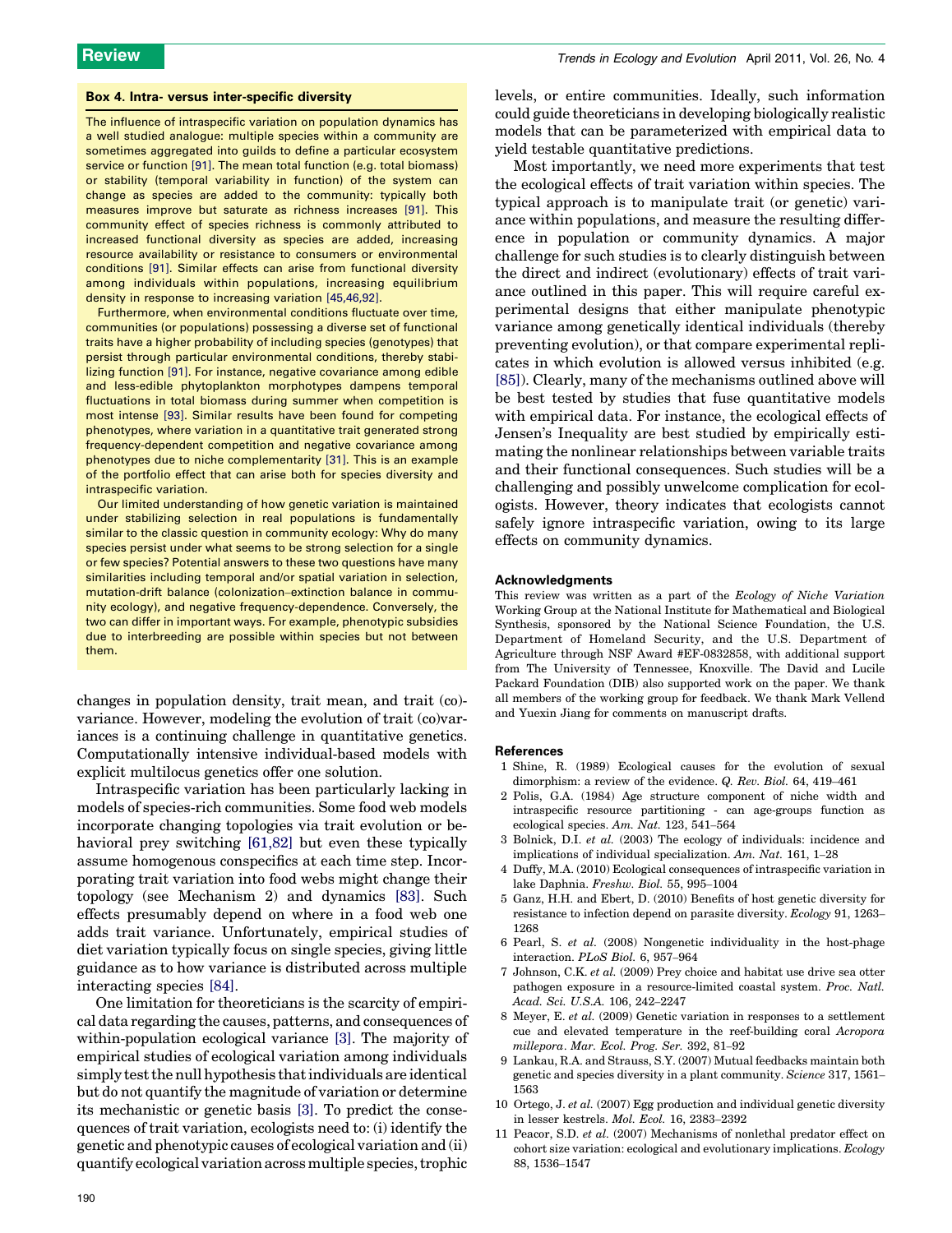- <span id="page-8-0"></span>12 Estes, J.A. et al. (2003) Individual variation in prey selection by sea otters: patterns, causes, and implications. J. Anim. Ecol. 72, 144–155
- Tinker, M.T. et al. (2008) Food limitation leads to behavioral diversification and dietary specialization in sea otters. Proc. Natl. Acad. Sci. U.S.A. 105, 560–565
- 14 Price, T. (1987) Diet variation in a population of Darwin's finches. Ecology 68, 1015–1028
- 15 Bolnick, D.I. and Paull, J. (2009) Diet similarity declines with morphological distance between conspecific individuals. Evol. Ecol. Res. 11, 1217–1233
- 16 Afik, D. and Karasov, W.H. (1995) The trade-offs between digestion rate and efficiency in warblers and their ecological implications. Ecology 76, 2247–2257
- 17 Holbrook, S.J. and Schmitt, R.J. (1992) Causes and consequences of dietary specialization in surfperches: patch choice and intraspecific competition. Ecology 73, 402–412
- 18 Lewis, A.C. (1986) Memory constraints and flower choice in Pieris rapae. Science 232, 863–864
- 19 Lynch, M. and Walsh, B. (1998) Genetics and Analysis of Quantitative Traits, Sinauer Associates, Inc.
- 20 Roff, D.A. (1997) Evolutionary Quantitative Genetics, Chapman and Hall
- 21 Ford, E.B. (1964) Ecological Genetics, Chapman and Hall
- 22 Roughgarden, J. (1972) Evolution of niche width. Am. Nat. 106, 683– 718
- 23 Grant, P.R. and Price, T.D. (1981) Population variation in continuously varying traits as an ecological genetics problem. Am. Zool. 21, 795–811
- 24 Hughes, A.R. et al. (2008) Ecological consequences of genetic diversity. Ecol. Lett. 11, 609–623
- 25 Agashe, D. (2009) The stabilizing effect of intraspecific genetic variation on population dynamics in novel and ancestral habitats. Am. Nat. 174, 255–267
- 26 Fridley, J.D. and Grime, J.P. (2010) Community and ecosystem effects of intraspecific genetic diversity in grassland microcosms of varying species diversity. Ecology 8, 2272–2283
- 27 Imura, D. et al. (2003) Genetic variation can promote system persistence in an experimental host-parasitoid system. Pop. Ecol. 45, 205–212
- 28 Crutzinger, G.M. et al. (2006) Plant genotypic diversity predicts community structure and governs an ecosystem process. Science 313, 966–968
- 29 Johnson, M.T.J. (2008) Bottom-up effects of plant genotype on aphids, ants, and predators. Ecology 89, 145–154
- 30 Becks, L. et al. (2010) Reduction of adaptive genetic diversity radically alters eco-evolutionary community dynamics. Ecol. Lett. 13, 989–997
- 31 Doebeli, M. (1996) Quantitative genetics and population dynamics. Evolution 50, 532–546
- 32 Fox, G.A. and Kendall, B.E. (2002) Demographic stochasticity and the variance reduction effect. Ecology 83, 1928–1934
- Vindenes, Y. et al. (2008) Individual heterogeneity in vital parameters and demographic stochasticity. Amm. Nat. 171, 455–467
- 34 Lloyd-Smith, J. et al. (2005) Superspreading and the impact of individual variation on disease emergence. Nature 438, 355–359
- 35 Lankau, R.A. (2009) Genetic variation promotes long-term coexistence of Brassica nigra and its competitors. Am. Nat. 174, E40–E53
- 36 Vellend, M. (2006) The consequences of genetic diversity in competitive communities. Ecology 87, 304–311
- 37 Lichstein, J.W. et al. (2007) Intraspecific variation and species coexistence. Am. Nat. 170, 807–818
- 38 Okuyama, T. (2008) Individual behavioral variation in predator-prey models. Ecol. Res. 23, 665–671
- 39 Saloniemi, I. (1993) A coevolutionary predator-prey model with quantitative characters. Am. Nat. 141, 880–896
- 40 Doebeli, M. (1997) Genetic variation and the persistence of predatorprey interactions in the Nicholson-Bailey model. J. Theor. Biol. 188, 109–120
- 41 Doebeli, M. and de Jong, G. (1999) Genetic variability in sensitivity to population density affects the dynamics of simple ecological models. Theor. Pop. Biol. 55, 37–52
- 42 Lively, C.M. (2010) Effect of host genetic diversity on disease spread. Am. Nat. 175, E149–E152
- 43 West-Eberhard, M.J. (2003) Developmental Plasticity and Evolution, Oxford University Press
- 44 Doebeli, M. and Koella, J.C. (1994) Sex and population dynamics. Proc. R. Soc. Lond. Ser. B 257, 17–23
- 45 Bürger, R. (2005) A multilocus analysis of intraspecific competition and stabilizing selection on a quantitative trait. J. Mat. Biol. 50, 355– 396
- 46 Kopp, M. and Hermisson, J. (2006) The evolution of genetic architecture under frequency-dependent disruptive selection. Evolution 60, 1537–1550
- 47 Ruel, J.J. and Ayres, M.P. (1999) Jensen's inequality predicts effects of environmental variation. Trends Ecol. Evol. 14, 361–366
- 48 Sherratt, T.N. and Macdougall, A.D. (1995) Some population consequences of variation in preference among individual predators. Biol. J. Linn. Soc. 55, 93–107
- 49 Kolokotrones, T. et al. (2010) Curvature in metabolic scaling. Nature 464, 753–756
- 50 Bolnick, D.I. et al. (2007) More generalized populations are also more heterogeneous: comparative support for the niche variation hypothesis. Proc. Natl. Acad. Sci. U.S.A. 104, 10075–10079
- 51 Williams, R.J. and Martinez, N.D. (2000) Simple rules yield complex food webs. Nature 404, 180–183
- 52 Allesina, S. et al. (2008) A general model for food web selection. Science 320, 658–661
- 53 Dunne, J.A. et al. (2002) Network structure and biodiversity loss in food webs: robustness increases with connectance. Ecol. Lett. 5, 558–567
- 54 Otto, S.B. et al. (2007) Allometric degree distributions facilitate foodweb stability. Nature 450, 1226–1229
- 55 Gross, T. et al. (2009) Generalized models reveal stabilizing factors in food webs. Science 325, 747–750
- 56 Gonzalez, A.M.M. et al. (2010) Centrality measures and the importance of generalist species in pollination networks. Ecol. Complex. 7, 36–43
- 57 McCann, K. et al. (1998) Weak trophic interactions and the balance of nature. Nature 395, 794–798
- 58 Emerson, M.C. and Raffaelli, D. (2004) Predator-prey body size, interaction strength and the stability of a real food web. J. Anim. Ecol. 73, 399–409
- 59 Tilman, D. et al. (1998) Diversity-stability relationships: statistical inevitability or ecological consequence? Am. Nat. 151, 277–282
- 60 Schindler, D.E. et al.  $(2010)$  Population diversity and the portfolio effect in an exploited species. Nature 465, 609–612
- 61 Abrams, P.A. (2010) Implications of flexible foraging for interspecific interactions: lessons from simple models. Funct. Ecol. 24, 7–17
- 62 Beckerman, A.P. et al. (2010) Adaptive foragers and community ecology: linking individuals to communities to ecosystems. Funct. Ecol. 24, 1–6
- 63 Schreiber, S.J. et al. (2006) Dancing between the devil and the deep blue sea: the stabilizing effect of enemy-free sinks and victimless sinks. Oikos 113, 67–81
- 64 Holt, R.D. (1993) Ecology at the mesoscale: the influence of regional processes on local communities. In Species Diversity in Ecological Communities: Historical and Geographical Perspectives (Ricklefs, R.E. and Schluter, D., eds), pp. 7–88, University of Chicago Press
- 65 Ruxton, G.D. (1995) Population models with sexual reproduction show a reduced propensity to exhibit chaos. J. Theor. Biol. 175, 595–601
- 66 Brown, J.H. and Kodric-Brown, A. (1977) Turnover rates in insular biogeography: effect of immigration on extinction. Ecology 58, 445–449
- 67 Jansen, V.A.A. (2001) The dynamics of two diffusively coupled predator-prey populations. Theor. Pop. Biol. 59, 119–131
- 68 Hendry, A.P. and Kinnison, M.T. (1999) The pace of modern life: measuring rates of contemporary microevolution. Evolution 53, 1637–1653
- 69 Yoshida, T. et al. (2003) Rapid evolution drives ecological dynamics in a predator-prey system. Nature 424, 303–306
- 70 terHorst, C.P. et al. (2010) Evolution of prey in ecological time reduces the effect size of predators in experimental microcosms. Ecology 9, 629– 636
- 71 Pelletier, F. et al. (2009) Eco-evolutionary dynamics. Philos. Trans. R. Soc. Lond. Ser. B 364, 1483–1489
- 72 Post, D.M. and Palkovacs, E.P. (2009) Eco-evolutionary feedbacks in community and ecosystem ecology: interactions between the ecological theater and the evolutionary play. Philos. Trans. R. Soc. Lond. Ser. B 364, 1629–1640
- 73 Grant, P.R. (1972) Convergent and divergent character displacement. Biol. J. Linn. Soc. 4, 39–69